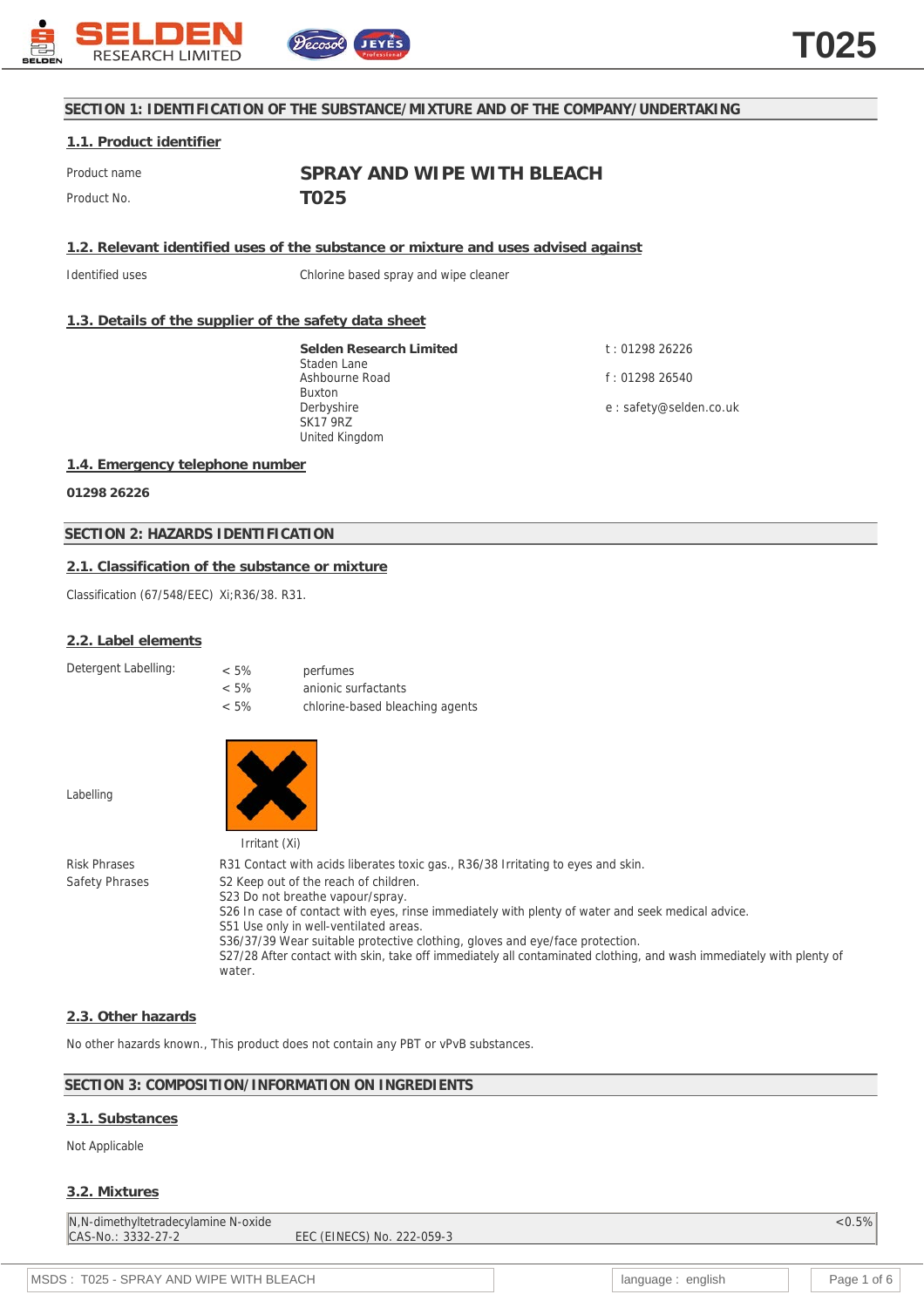

| Classification (EC 1272/2008)<br>Acute toxicity, category 4 - Oral - H302<br>Skin irritation, category 2 - H315<br>Serious eye damage, category 1 - H318<br>Hazardous to the aguatic environment, acute, category 1 - H400 | Classification (67/548/EEC)<br>Xn:R22<br>Xi: R38, R41<br>N:R50 |
|----------------------------------------------------------------------------------------------------------------------------------------------------------------------------------------------------------------------------|----------------------------------------------------------------|
|                                                                                                                                                                                                                            |                                                                |
| <b>SODIUM HYDROXIDE</b>                                                                                                                                                                                                    | $0.5 - 1\%$                                                    |
| EEC (EINECS) No. 215-185-5<br>CAS-No.: 1310-73-2                                                                                                                                                                           |                                                                |
| Classification (EC 1272/2008)                                                                                                                                                                                              | Classification (67/548/EEC)                                    |
| Skin corrosion, categories 1A, 1B, 1C - H314                                                                                                                                                                               | C:R35                                                          |
| SODIUM HYPOCHLORITE SOLUTION,  % CI ACTIVE                                                                                                                                                                                 | $0.5 - 1\%$                                                    |
| CAS-No.: 7681-52-9<br>EEC (EINECS) No. 231-668-3                                                                                                                                                                           |                                                                |
| Classification (EC 1272/2008)                                                                                                                                                                                              | Classification (67/548/EEC)                                    |
| Skin corrosion, categories 1A, 1B, 1C - H314                                                                                                                                                                               | C:R34                                                          |
| Contact with acids liberates toxic gas. - EUH031                                                                                                                                                                           | R31                                                            |
| Hazardous to the aguatic environment, acute, category 1 - H400                                                                                                                                                             | N:R50                                                          |
| The Full Text for all D Dhrases and Hazard Statements are Displayed in Section 16                                                                                                                                          |                                                                |

The Full Text for all R-Phrases and Hazard Statements are Displayed in Section 16.

## **SECTION 4: FIRST AID MEASURES**

## **4.1. Description of first aid measures**

| General information | Treat Symptomatically.                                                                                                                                                                                                                          |
|---------------------|-------------------------------------------------------------------------------------------------------------------------------------------------------------------------------------------------------------------------------------------------|
| Inhalation          | Move the exposed person to fresh air at once., Rinse nose and mouth with water., Get medical attention if any<br>discomfort continues.                                                                                                          |
| Ingestion           | Remove victim immediately from source of exposure., Rinse mouth thoroughly., Drink plenty of water., Get medical<br>attention.                                                                                                                  |
| Skin contact        | Remove affected person from source of contamination., Remove contaminated clothing., Wash the skin immediately<br>with soap and water., Get medical attention if irritation persists after washing.                                             |
| Eye contact         | Make sure to remove any contact lenses from the eyes before rinsing., Promptly wash eyes with plenty of water<br>while lifting the eye lids., Continue to rinse for at least 15 minutes., Get medical attention if any discomfort<br>continues. |

### **4.2. Most important symptoms and effects, both acute and delayed**

| Ingestion    | May cause burns in mucous membranes, throat, oesophagus and stomach., May cause stomach pain or<br>vomiting. |
|--------------|--------------------------------------------------------------------------------------------------------------|
| Skin contact | Irritating to skin., Prolonged or repeated exposure may cause severe irritation.                             |
| Eye contact  | May cause severe irritation to eyes.                                                                         |

### **4.3. Indication of any immediate medical attention and special treatment needed**

Treat Symptomatically.

## **SECTION 5: FIREFIGHTING MEASURES**

## **5.1. Extinguishing media**

Extinguishing media This product is not flammable., Use fire-extinguishing media appropriate for surrounding materials.

## **5.2. Special hazards arising from the substance or mixture**

Unsuitable extinguishing media

## **5.3. Advice for firefighters**

Special Fire Fighting Special Fire Fighting Self contained breathing apparatus and full protective clothing must be worn in case of fire.<br>Procedures

# **SECTION 6: ACCIDENTAL RELEASE MEASURES**

# **6.1. Personal precautions, protective equipment and emergency procedures**

For personal protection, see section 8.

#### **6.2. Environmental precautions**

| T025 - SPRAY AND WIPE WITH BLEACH<br>MSDS: |  | english<br>language |  | Page 2 of 6 |
|--------------------------------------------|--|---------------------|--|-------------|
|--------------------------------------------|--|---------------------|--|-------------|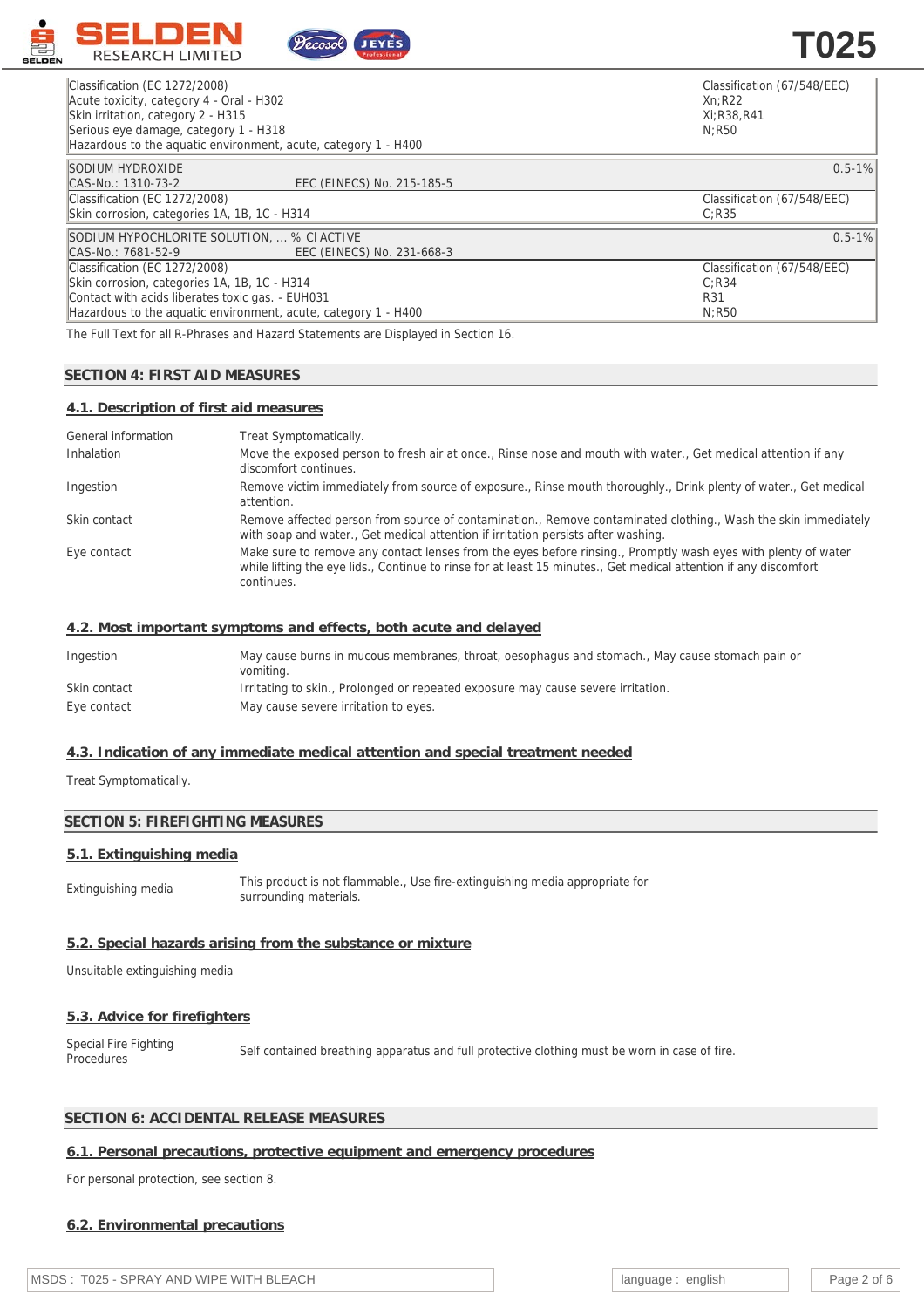

Any spillage needs to be contained and not allowed to enter water courses, Spillages or uncontrolled discharges into watercourses must be IMMEDIATELY alerted to the Environmental Agency or other appropriate regulatory body.

### **6.3. Methods and material for containment and cleaning up**

Wear necessary protective equipment., Absorb in vermiculite, dry sand or earth and place into containers., Do not contaminate water sources or sewer., Flush with plenty of water to clean spillage area.

### **6.4. Reference to other sections**

For personal protection, see section 8. For waste disposal, see section 13.

### **SECTION 7: HANDLING AND STORAGE**

#### **7.1. Precautions for safe handling**

Avoid spilling, skin and eye contact.

## **7.2. Conditions for safe storage, including any incompatibilities**

Store in tightly closed original container in a dry, cool and well-ventilated place., Keep in original container.

#### **7.3. Specific end use(s)**

See product label for detailed usage and instructions.

## **SECTION 8: EXPOSURE CONTROLS/PERSONAL PROTECTION**

#### **8.1. Control parameters**

| Name             | STD | TWA - 8 Hrs | STEL - 15 Min    | <b>Notes</b> |
|------------------|-----|-------------|------------------|--------------|
| SODIUM HYDROXIDE | WEL |             | $2 \text{ mg/m}$ |              |

WEL = Workplace Exposure Limits

# **8.2. Exposure controls**

**Protective** equipment



| Engineering<br>measures  | Provide adequate general and local exhaust ventilation.                                                                                                                                                                                           |
|--------------------------|---------------------------------------------------------------------------------------------------------------------------------------------------------------------------------------------------------------------------------------------------|
| Respiratory<br>equipment | Respiratory protection not required.                                                                                                                                                                                                              |
| Hand protection          | Use protective gloves.                                                                                                                                                                                                                            |
| Eye protection           | Wear approved chemical safety goggles where eye exposure is reasonably probable.                                                                                                                                                                  |
| Other Protection         | General workwear only                                                                                                                                                                                                                             |
| Hygiene measures         | Wash hands at the end of each work shift and before eating, smoking and using the toilet., Promptly remove any clothing that<br>becomes contaminated., Wash promptly if skin becomes wet or contaminated., When using do not eat, drink or smoke. |

### **SECTION 9: PHYSICAL AND CHEMICAL PROPERTIES**

#### **9.1. Information on basic physical and chemical properties**

| Appearance               | Clear, Liquid         |
|--------------------------|-----------------------|
| Colour                   | Colourless.           |
| Odour                    | Perfume.              |
| Relative density         | 1.020 - 1.030 @ 20 °C |
| pH-Value, Conc. Solution | >13                   |
|                          |                       |

## **SECTION 10: STABILITY AND REACTIVITY**

#### **10.1. Reactivity**

Stable under normal temperature conditions., Avoid, Contact with acids.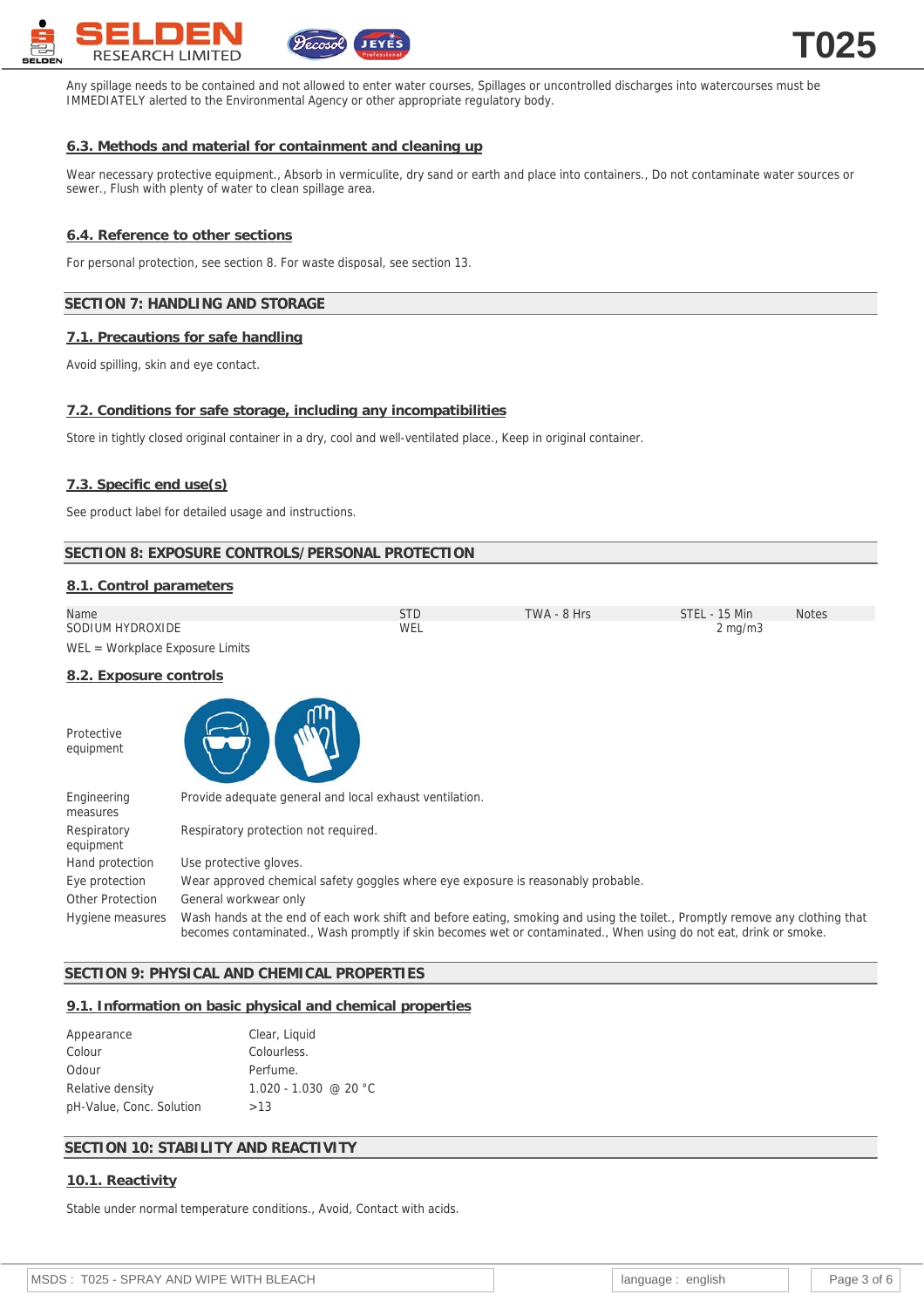

# **10.2. Chemical stability**

Stable under normal temperature conditions., Avoid, Contact with acids.

# **10.3. Possibility of hazardous reactions**

None known

# **10.4. Conditions to avoid**

Generates toxic gas in contact with acid.

# **10.5. Incompatible materials**

Do not mix or use with other products., Strong acids.

# **10.6. Hazardous decomposition products**

Fire or high temperatures create:, Toxic gases/vapours/fumes of:, Carbon dioxide (CO2)., Carbon monoxide (CO).

# **SECTION 11: TOXICOLOGICAL INFORMATION**

# **11.1. Information on toxicological effects**

| Toxicological information | No toxicological data is available for this mixture, however data can be provided for specific raw materials upon<br>request. |
|---------------------------|-------------------------------------------------------------------------------------------------------------------------------|
| Ingestion                 | May cause burns in mucous membranes, throat, oesophagus and stomach., May cause stomach pain or vomiting.                     |
| Skin contact              | Irritating to skin., Prolonged or repeated exposure may cause severe irritation.                                              |
| Eye contact               | May cause severe irritation to eyes.                                                                                          |

# **SECTION 12: ECOLOGICAL INFORMATION**

# **12.1. Toxicity**

Not classed as Hazardous to the Environment but release to the environment should be avoided.

# **12.2. Persistence and degradability**

Degradability The surfactants contained within the product comply with the biodegradability criteria as laid down in Regulation (EC) No 648/2004.

# **12.3. Bioaccumulative potential**

Bioaccumulative potential The product does not contain any substances expected to be bioaccumulating.

# **12.4. Mobility in soil**

Mobility: The product contains substances, which are water soluble and may spread in water systems.

# **12.5. Results of PBT and vPvB assessment**

This product does not contain any PBT or PvB substances

# **12.6. Other adverse effects**

None known

# **SECTION 13: DISPOSAL CONSIDERATIONS**

# **13.1. Waste treatment methods**

Dispose of waste and residues in accordance with local authority requirements.

# **SECTION 14: TRANSPORT INFORMATION**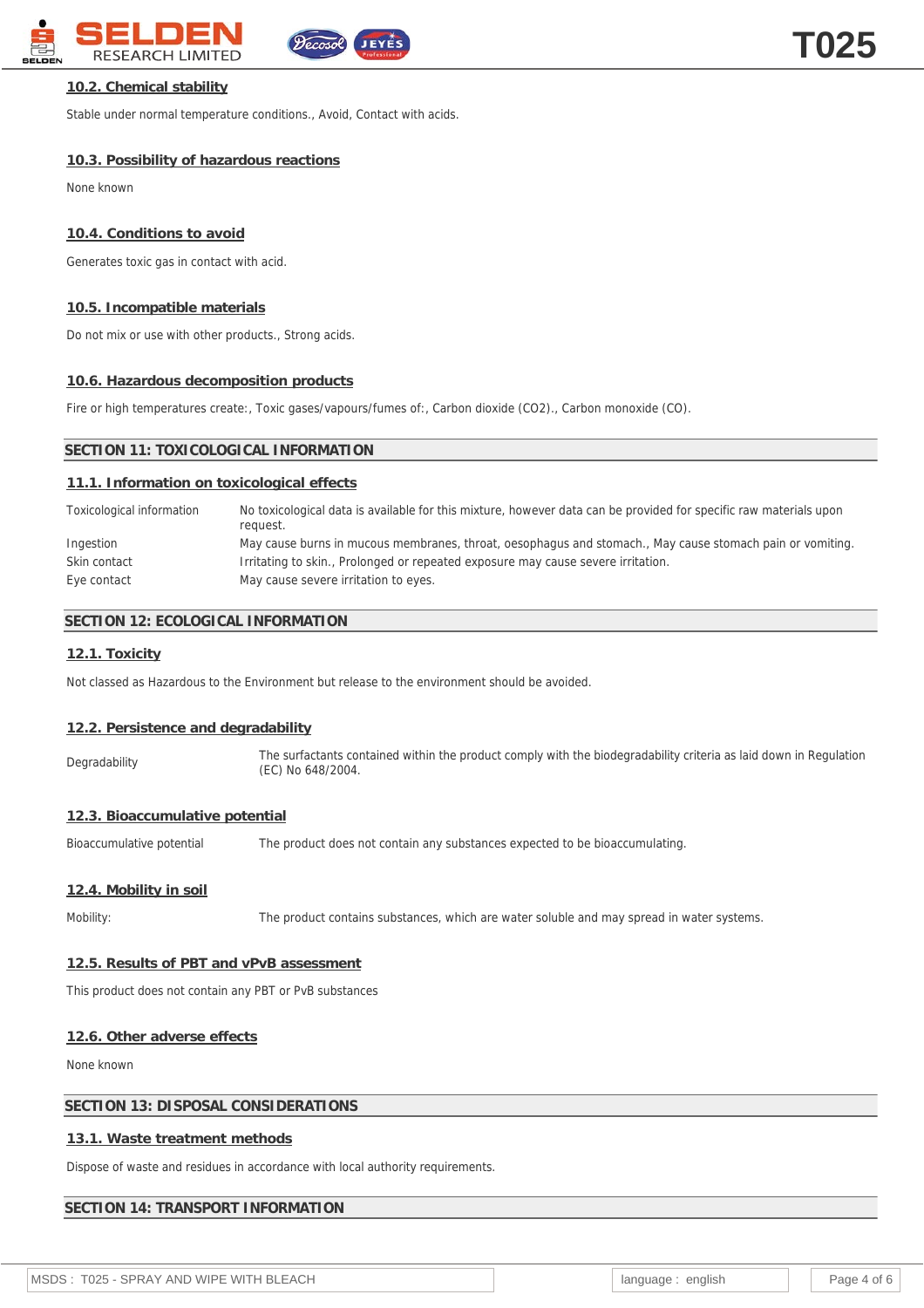

# **14.1. UN number**

| UN No. (ADR/RID/ADN) | 1760 |
|----------------------|------|
| UN No. (IMDG)        | 1760 |
| UN No. (ICAO)        | 1760 |

# **14.2. UN proper shipping name**

Proper Shipping Name: CORROSIVE LIQUID, NOS (Sodium hydroxide, Sodium hypochlorite)

### **14.3. Transport hazard class(es)**

| ADR/RID/ADN Class          | Class 8: Corrosive substances. |
|----------------------------|--------------------------------|
| <b>IMDG Class</b>          | 8                              |
| <b>ICAO Class/Division</b> | 8                              |
| <b>Transport Labels</b>    | Not Applicable                 |
| 14.4. Packing group        |                                |
| ADR/RID/ADN Packing group  | Ш                              |
| <b>IMDG Packing group</b>  | Ш                              |

## **14.5. Environmental hazards**

Environmentally Hazardous substance/Marine Pollutant No

# **14.6. Special precautions for user**

Tunnel Restriction Code **Exercise E** 

ICAO Packing group III

## **14.7. Transport in bulk according to Annex II of MARPOL73/78 and the IBC Code**

Not relevant

# **SECTION 15: REGULATORY INFORMATION**

## **15.1. Safety, health and environmental regulations/legislation specific for the substance or mixture**

| UK Regulatory References     | The Control of Substances Hazardous to Health Regulations 2002 (S.1 2002 No. 2677) with amendments.                                                                                                                                                                                                                                                                                                                                                                                                                                                                                                                                                                                                                                                                                                                                                                                                                                                          |
|------------------------------|--------------------------------------------------------------------------------------------------------------------------------------------------------------------------------------------------------------------------------------------------------------------------------------------------------------------------------------------------------------------------------------------------------------------------------------------------------------------------------------------------------------------------------------------------------------------------------------------------------------------------------------------------------------------------------------------------------------------------------------------------------------------------------------------------------------------------------------------------------------------------------------------------------------------------------------------------------------|
| <b>Environmental Listing</b> | Rivers (Prevention of Pollution) Act 1961., Control of Pollution (Special Waste Regulations) Act 1980.                                                                                                                                                                                                                                                                                                                                                                                                                                                                                                                                                                                                                                                                                                                                                                                                                                                       |
| <b>Statutory Instruments</b> | The Chemicals (Hazard Information and Packaging for Supply) Regulations 2009 (S.I 2009 No. 716)., Control of<br>Substances Hazardous to Health.                                                                                                                                                                                                                                                                                                                                                                                                                                                                                                                                                                                                                                                                                                                                                                                                              |
| Approved Code Of Practice    | Classification and Labelling of Substances and Preparations Dangerous for Supply.                                                                                                                                                                                                                                                                                                                                                                                                                                                                                                                                                                                                                                                                                                                                                                                                                                                                            |
| Guidance Notes               | Workplace Exposure Limits EH40., Introduction to Local Exhaust Ventilation HS(G)37.                                                                                                                                                                                                                                                                                                                                                                                                                                                                                                                                                                                                                                                                                                                                                                                                                                                                          |
| <b>EU</b> Legislation        | System of specific information relating to Dangerous Preparations. 2001/58/EC., Dangerous Preparations Directive<br>1999/45/EC., Regulation (EC) No 1907/2006 of the European Parliament and of the Council of 18 December 2006<br>concerning the Registration, Evaluation, Authorisation and Restriction of Chemicals (REACH), establishing a<br>European Chemicals Agency, amending Directive 1999/45/EC and repealing Council Regulation (EEC) No 793/93<br>and Commission Regulation (EC) No 1488/94 as well as Council Directive 76/769/EEC and Commission Directives<br>91/155/EEC, 93/67/EEC, 93/105/EC and 2000/21/EC, including amendments., Regulation (EC) No 1272/2008 of<br>the European Parliament and of the Council of 16 December 2008 on classification, labelling and packaging of<br>substances and mixtures, amending and repealing Directives 67/548/EEC and 1999/45/EC, and amending<br>Regulation (EC) No 1907/2006 with amendments. |
| <b>National Regulations</b>  | The Carriage of Dangerous Goods and Use of Transportable Pressure Equipment Regulations 2007 (CDG 2007).                                                                                                                                                                                                                                                                                                                                                                                                                                                                                                                                                                                                                                                                                                                                                                                                                                                     |

### **15.2. Chemical Safety Assessment**

No chemical assessment has been carried out as this Safety Data Sheet is for a mixture

# **SECTION 16: OTHER INFORMATION**

General information

The following risk phrases relate to the raw materials in the product and not the product itself:-

Revision Comments

Safety Data Sheet revised to be in accordance with EU Regulation No 453/2010 - REACH Regulations. Revision Date 04/03/2013